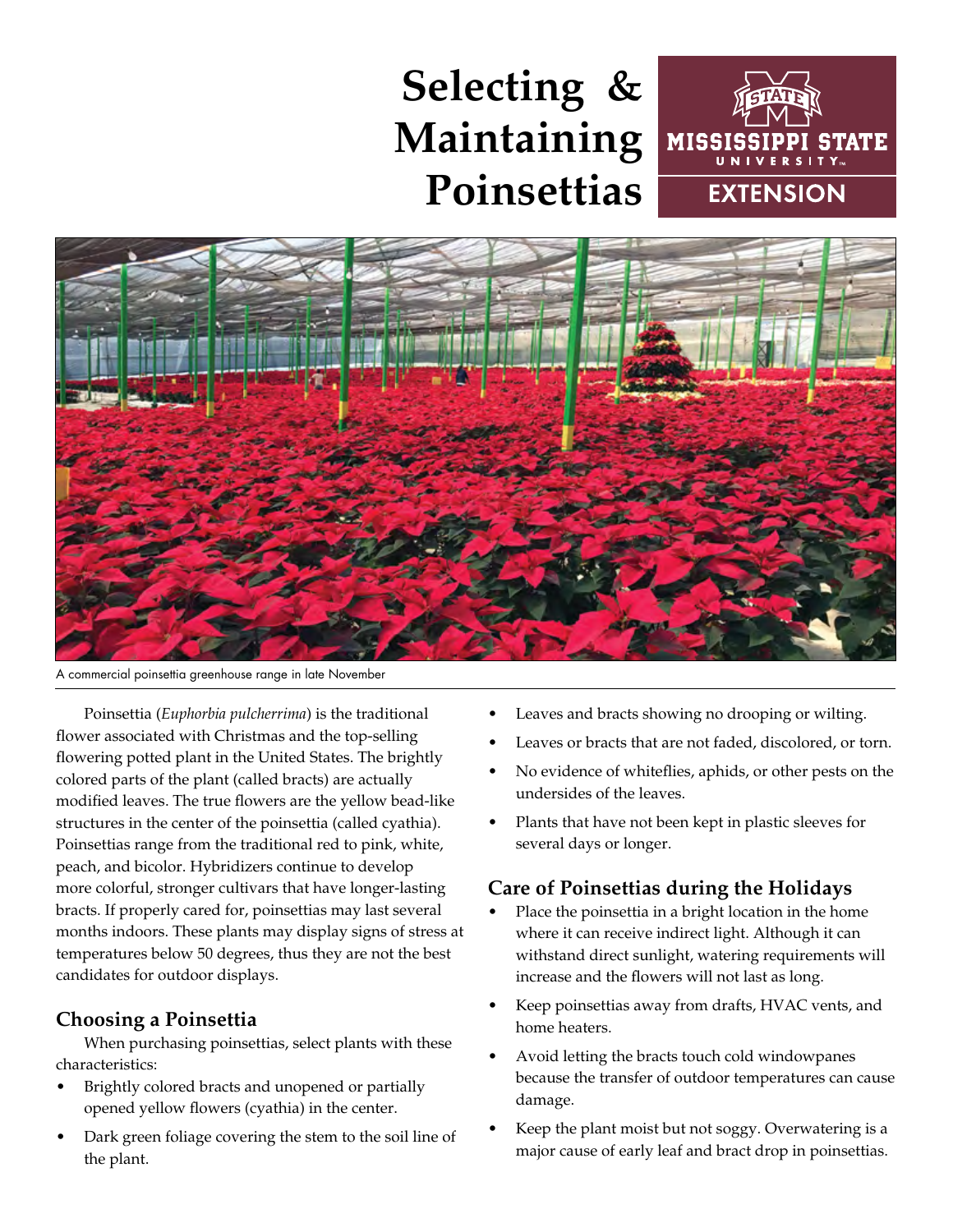

As shown in this Poinsettia 'Ice Punch,' the flowers (cyathia) are small and yellow. Cyathia are surrounded by smaller, modified leaves called bracts.

- Punch drainage holes in the bottom of the plastic decorator wrap or remove it for proper drainage.
- Place the plant on a drainage saucer.
- Water the plants thoroughly when needed until the water drains out into the saucer. Then pour off excess water so the potting soil will not become soggy.
- Maintain temperatures of 68 to 72 degrees during the day and around 60 to 65 degrees at night. Do not allow temperatures to drop below 50 degrees.
- Do not fertilize the plants when in flower.
- The soil of plants growing in 4-inch pots will dry faster than those in 6- or 8-inch pots. Take care to frequently check smaller poinsettia plants to keep up with water needs.
- Water only when needed; wait until soil is dry to water. Leaf drop is one symptom of overwatering.

## **After-Christmas Care for Reblooming**

With yearlong care, it is possible—although very challenging—for some varieties of poinsettias to reflower the following Christmas. For most of us, it is easier simply to discard the poinsettia after the holidays and purchase new plants that are professionally grown in greenhouses each year. However, if you are up to the challenge, the following information will help guide you.

Single-stemmed poinsettias, which are nonbranching, do not reflower well. It is best to discard them after blooming. Many of the new varieties of poinsettias have foliage and bracts that remain throughout the entire winter and into spring. Continue to water and provide indirect light for these poinsettias with the same care as during the Christmas season. When the bracts begin to fade, let the soil in the pot dry, but do not let the stems shrivel. Keep the plant in a warm area as it becomes semidormant.

When all danger of frost has passed and night temperatures average 55 degrees or above, cut the poinsettia back to 6 to 8 inches in height. Remove the plant from the pot and repot in a larger container using a packaged potting mix, and place the container outdoors. Or you can plant it directly into a flowerbed. Either way, make sure you choose a wind-protected, sunny location with some protection from midday and afternoon sun.

Continue to provide water and begin fertilizing every 3 to 4 weeks with a well-balanced, complete fertilizer, such as a 10-5-10. Always follow package directions when using any fertilizer.

New growth should appear within 2 weeks of repotting or planting into the ground. Be sure to keep the plants moist during the hot, dry months of June, July, and August.

Pinching back or pruning of new growth will be required during the summer months to keep the plant compact and bushy. Depending on the rate of growth, you may need to cut back once a month, leaving four leaves on each shoot. Do not pinch or prune after September 1 because this can impact or delay flowering.



Poinsettia 'Autumn Leaves'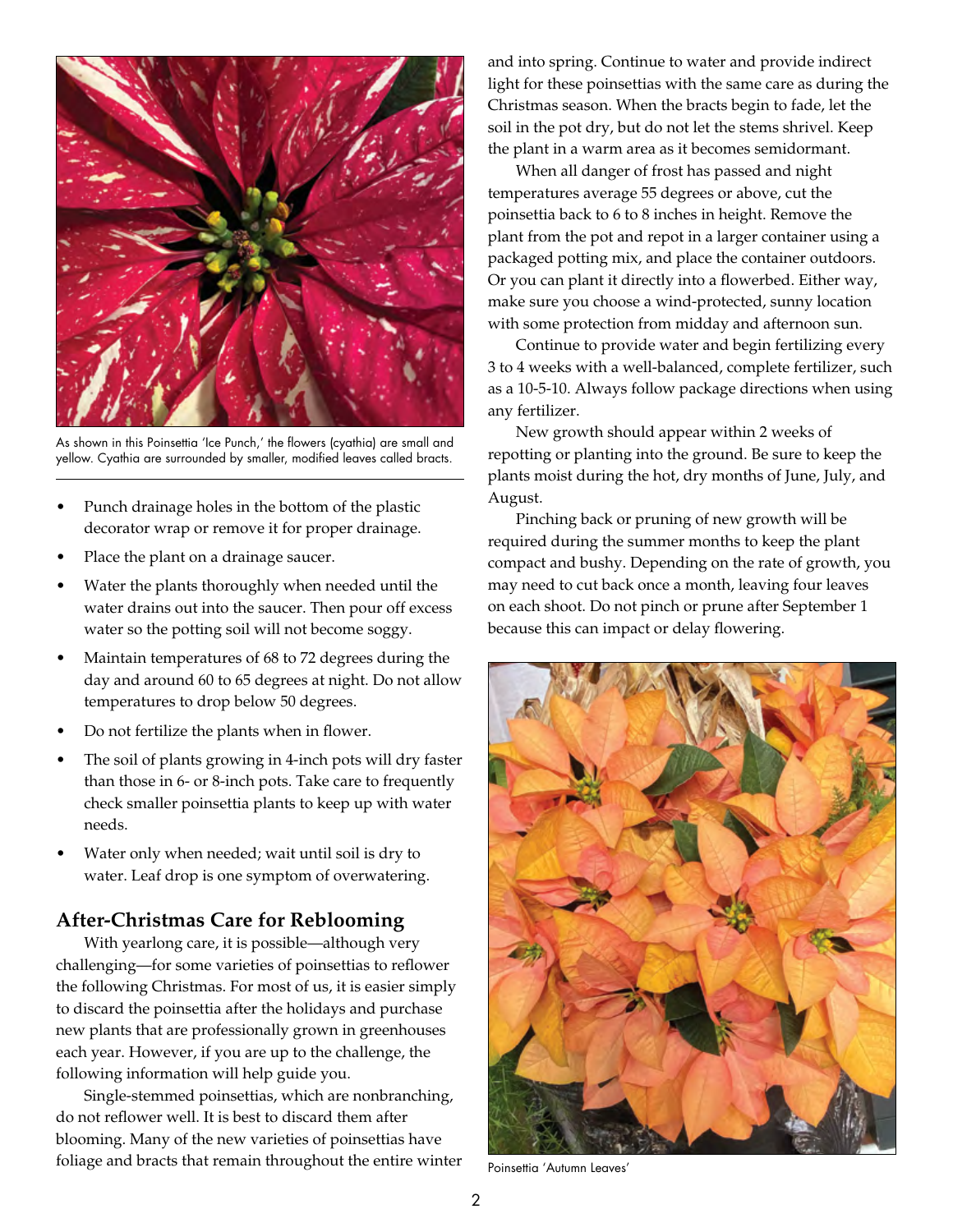

Poinsettia 'Orange Spice'

As danger of frost approaches, move the plant indoors or to a protective structure where it will get maximum sunlight during the day and a minimum temperature of 60 degrees at night.

Poinsettias are photoperiodic plants and respond to night length. You must artificially manage the environment to stimulate flowering, which naturally occurs around Christmas in their native Central America. To do this, protect them from the cold by moving indoors and providing the long, uninterrupted nights they require to bloom.

From October 1 until blooming, poinsettias should be placed in complete darkness for 14 continuous hours at night. Even the slightest amount of light from a garage light or door opening will keep the plant from flowering by Christmas. If it is necessary to grow the plant in a room where artificial light is common in the evening, make a cover for the plant by using a dark material or move it to a darkened room or closet each night.

During this 7- to 10-week period, the poinsettias also require 6 to 8 hours of bright sunlight.

Depending on the cultivar, the bracts should begin to color by late November. The poinsettia should be in

full flower by Christmas if it has received the required photoperiod after October 1.

Continue to water regularly and fertilize every 14 days. When colored bracts begin appearing, the poinsettia can be removed from continuous darkness and treated as you would a new poinsettia plant.

During the growth and photoperiodic treatment of your poinsettia, monitor it for insect and disease problems. Contact your local Extension office for control recommendations if you notice insects or suspect a disease problem.

### **Poinsettia Trivia**

- The plant we know as "poinsettia" is native to Mexico in the southern region known as Taxco del Alarcon.
- The poinsettia was introduced in 1828 by the first U.S. ambassador to Mexico, Joel Poinsett.
- The poinsettia has a milky, latex-like sap that may irritate the skin or eyes in some individuals.
- The poinsettia is NOT poisonous.
- Although research has shown it is not toxic, it is not recommended for human or animal consumption.
- National Poinsettia Day is December 12.
- Ancient Aztecs extracted a purplish dye from the bracts to be used in cosmetics and textiles.
- The sap was used by the Aztecs to treat fever.
- Other names for the poinsettia are lobster flower and flame leaf flower.



Poinsettia, variety unknown